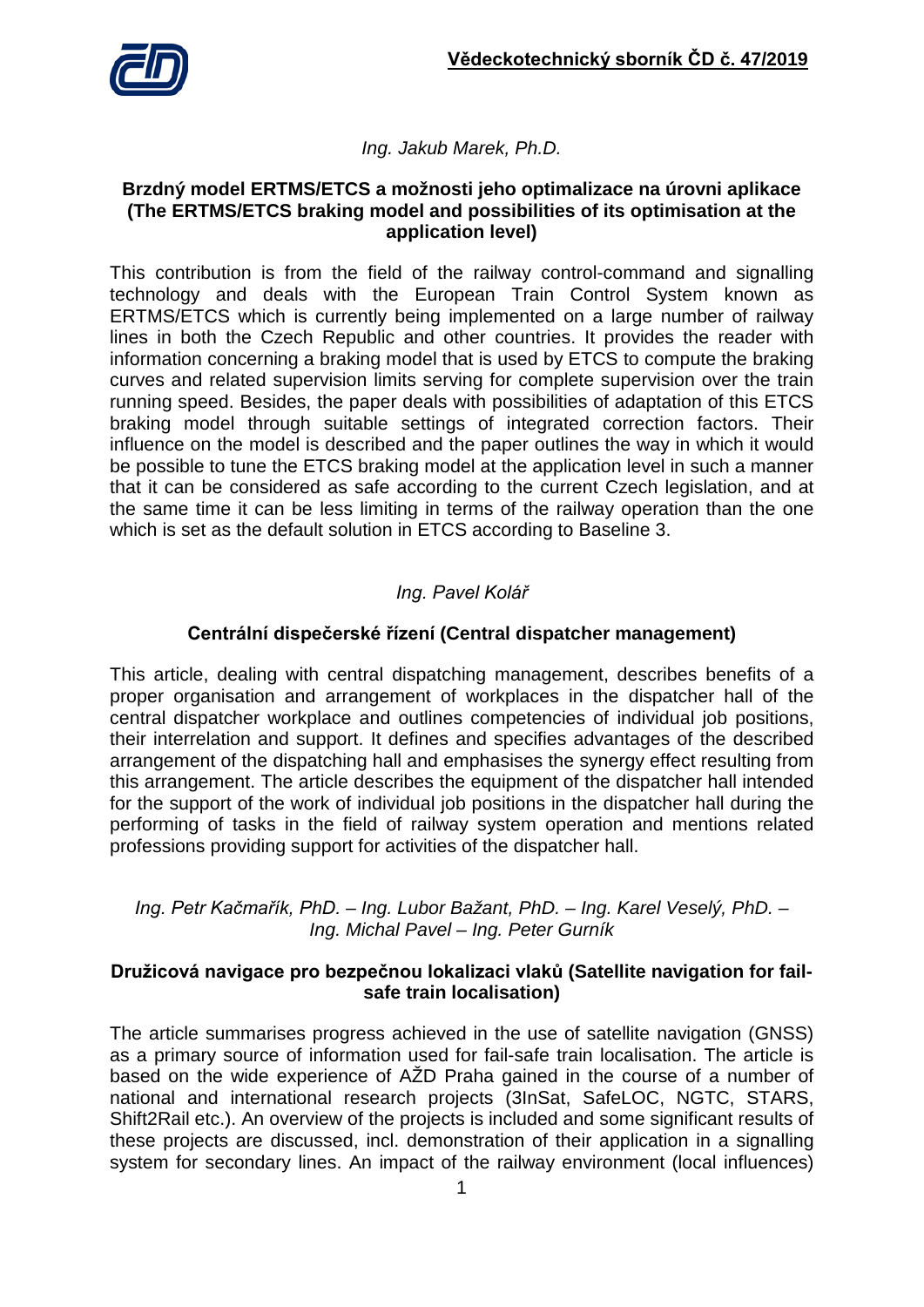on performance of the localisation system is discussed at a detailed level. It is explained there why correct addressing of local effects in a safe localisation estimation is a key factor for application of GNSS technologies in a fail-safe train localisation system.

# *Ing. Jiří Zmatlík, Ph.D. – prof. Dr. Ing. Otto Pastor, CSc.*

### **Komparace EWMA a klasických Shewhartových regulačních diagramů při řízení dopravních a výrobních procesů (Comparison of EWMA and classical Shewhart control charts during the control of transport and production processes)**

This article deals with comparison of classical Shewhart control charts and EWMA control charts which are able to identify even little changes in location and variability of production and non – production processes on the basis of the weights assigned to individual data items. The charts are associated with autocorrelation, which represents dependence of observations on several previous observations. The actual comparison of the charts is documented on the monitoring and regulation of a production process. Unlike EWMA control charts, classical Shewhart control charts are not able, with regard to lower sensitiveness and effectiveness (power), to identify small continuous and jump changes in process parameters.

## *Ing. Viliam Lábsky – doc. Ing. Josef Bulíček, Ph.D.*

## **Koordinace spojů na společných úsecích v síťovém hledisku (Coordination of services on common segments in the light of a network approach)**

The paper is focused on possibilities of how to coordinate time schedules of different line services on their common segments. The aim is to create so-called interspaces which can reduce subsequent time gaps between individual services of different lines (categories) on coordinated segments where it is suitable. The core topic of the paper is a network approach to this issue because coordination on one segment can have adverse impacts on coordination on other segments. The paper presents a designed model of network optimisation and its application in conditions of the urban public transport system of Pardubice. This model was designed as a result of a diploma thesis at the Faculty of Transport Engineering at the University of Pardubice. Possibilities of how to apply this method in the field of railway transport or in an integrated public transport system are presented and discussed as well.

# *Ing. Dobromil Nenutil*

## **Kybernetická bezpečnost pro drážní systémy (Cybersecurity for railway systems)**

A railway system can be perceived as a system of nested systems, each of them consisting of subsystems and components, which together provide the required functionality that guarantees safe and reliable railway operation. At present,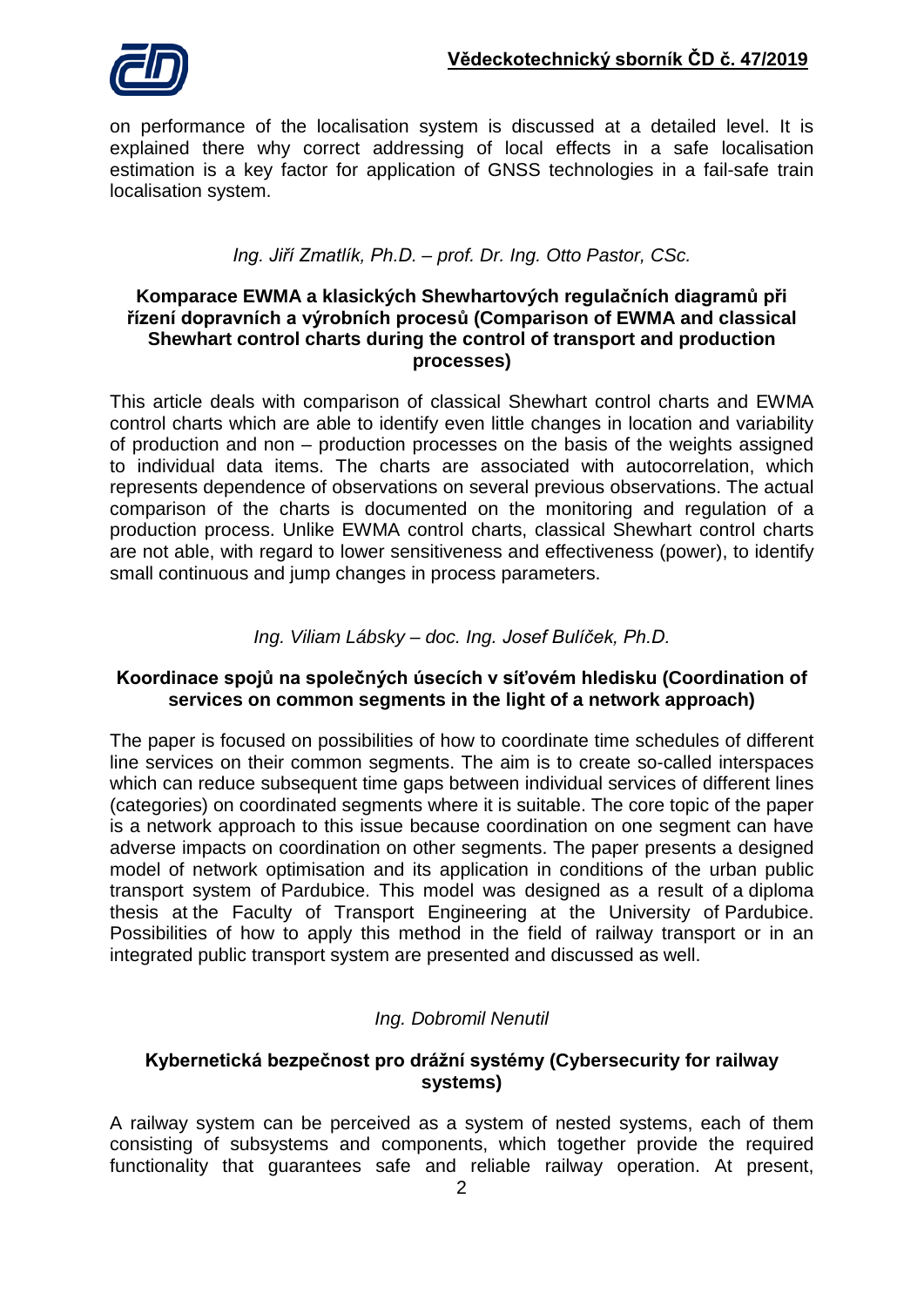

commercial of-the-shelf (COTS) products are used also in railway systems to the utmost extent at all its levels, which holds for identical communication protocols as well. A consequence is an essential increase in the number of vulnerabilities, which an attacker can use to attack the selected system, and the increase in the range of threats, which, when if actually occurring, can have a direct impact on safety. A substantial support to organisations in a systematic approach to assurance of cybersecurity is provided by standards. The article presents the standard under preparation, known as EN TS 50701: Railway applications – cybersecurity. It provides its brief characteristics and it deals at a more detailed level with risk assessment and the relationship between cybersecurity and safety. The EN TS 50701 standard is based on the IEC 62443 standard, which addresses cybersecurity in industrial control systems. That is why the article presents a brief description of that standard as well.

## *Ing. Jiří Zmatlík, Ph.D. – prof. Dr. Ing. Otto Pastor, CSc.*

### **Metodika hodnocení účinnosti regulačních diagramů ve výrobních a dopravních systémech (Methodology of assessment of effectiveness of control charts in production and transport systems)**

This article deals with a methodology of assessment of effectiveness and sensitivity of different types of control charts describing behaviour of production and nonproduction processes with the aim of ensuring foreseeable behaviour and statistical stability of the process. The assessment of effectiveness and sensitivity is based on power function, operational characteristics, run length distribution function with such characteristics as location and variance, expressed through average length run and length run standard deviation, which are derived with the help of mathematical means. Besides, the article is focused on philosophy of construction of the CUSUM charts and on the monitoring of CUSUM production processes with regard to a comparison between classical Shewhart control charts and CUSUM charts from the viewpoint of effectiveness (power) and performance (sensitivity). Finally, conclusions and recommendations for practical applications of these types of charts are presented.

### *doc. Ing. Libor Švadlenka, Ph.D.*

### **O činnosti Dopravní fakulty Jana Pernera nejen v oblasti železnice (About activities of the Faculty of Transport Engineering, not only in the area of railways)**

The Faculty of Transport Engineering remembered a quarter of a century of its existence last year. As one of the seven faculties of the University of Pardubice it provides comprehensive education in the field of transport. Its aim is to prepare specialists for both private and state transport organisations and enterprises, manufacturing, construction as well as business companies, research and design organisations, state administration and education spheres.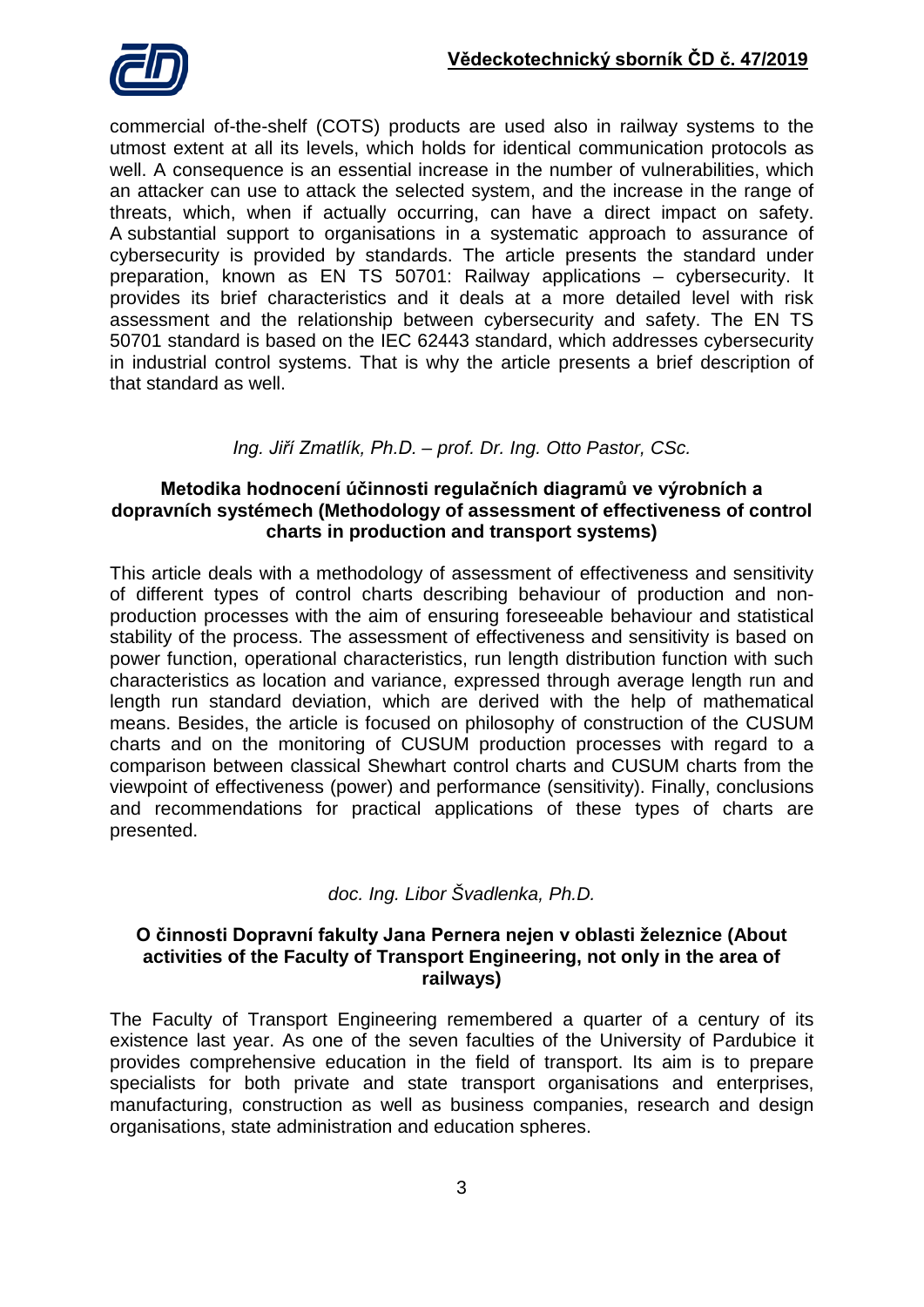

The Faculty is involved, in a significant extent, also in various projects of especially applied and institutional research, both in the Czech Republic and within the framework of international cooperation. Railway transport has a leading place in the activities of the Faculty.

# *Ing. Lukáš Fiala*

### **Popis železniční sítě pro konstrukci jízdního řádu a řízení provozu (Description of a railway network for designing timetables and traffic management systems)**

Information systems for railway traffic management and timetable planning cannot do without a data description of the rail network. The primary source of data for these systems is the KANGO dataset. This article describes basic principles of data description of a network, and some of the current problems resulting from its use by the continually growing number of different systems in the field of traffic management.

## *Ing. Michal Vítěz, MBA*

### **Společný nákladní list CIM/SMGS v kontextu praxe společnosti ČD Cargo, a.s. (Common CIM/SMGS consignment note in the context of the practice of the joint-stock company "ČD Cargo, a.s." )**

The paper provides information about current international railway transport law and about creation, development and use of the CIM/SMGS consignment note, with an emphasis on the experience of the ČD Cargo company.

### *Ing. Petr Nachtigall, Ph.D. – Ing. Jan Ouředníček, Ph.D.*

#### **Zajištění dohledu nad zastavením (snížením rychlosti) v ERTMS/ETCS v souvislostech (Assurance of supervision over stopping (speed reduction) in the ERTMS/ETCS system in various contexts)**

The paper deals with implementation of the ETCS automatic train control system of level 2 in conditions of the railway infrastructure of the Czech Republic with regard to operational impacts which are brought by fail-safe supervision principles used at ETCS, as far as speed reduction or stopping functions are concerned. In a wider context it mentions the aspects on the ETCS part, when this system brings new principles, properties and associated influences on the existing transport environment, as well as characteristics and conditions on the existing operation part, in which ETCS is used. Also the possibilities of ETCS adaptation to conditions of the existing operation are discussed, together with possibilities of modifications on the part of the existing railway infrastructure for mitigation or complete possible elimination of operational impacts implying from the use of the ETCS system.